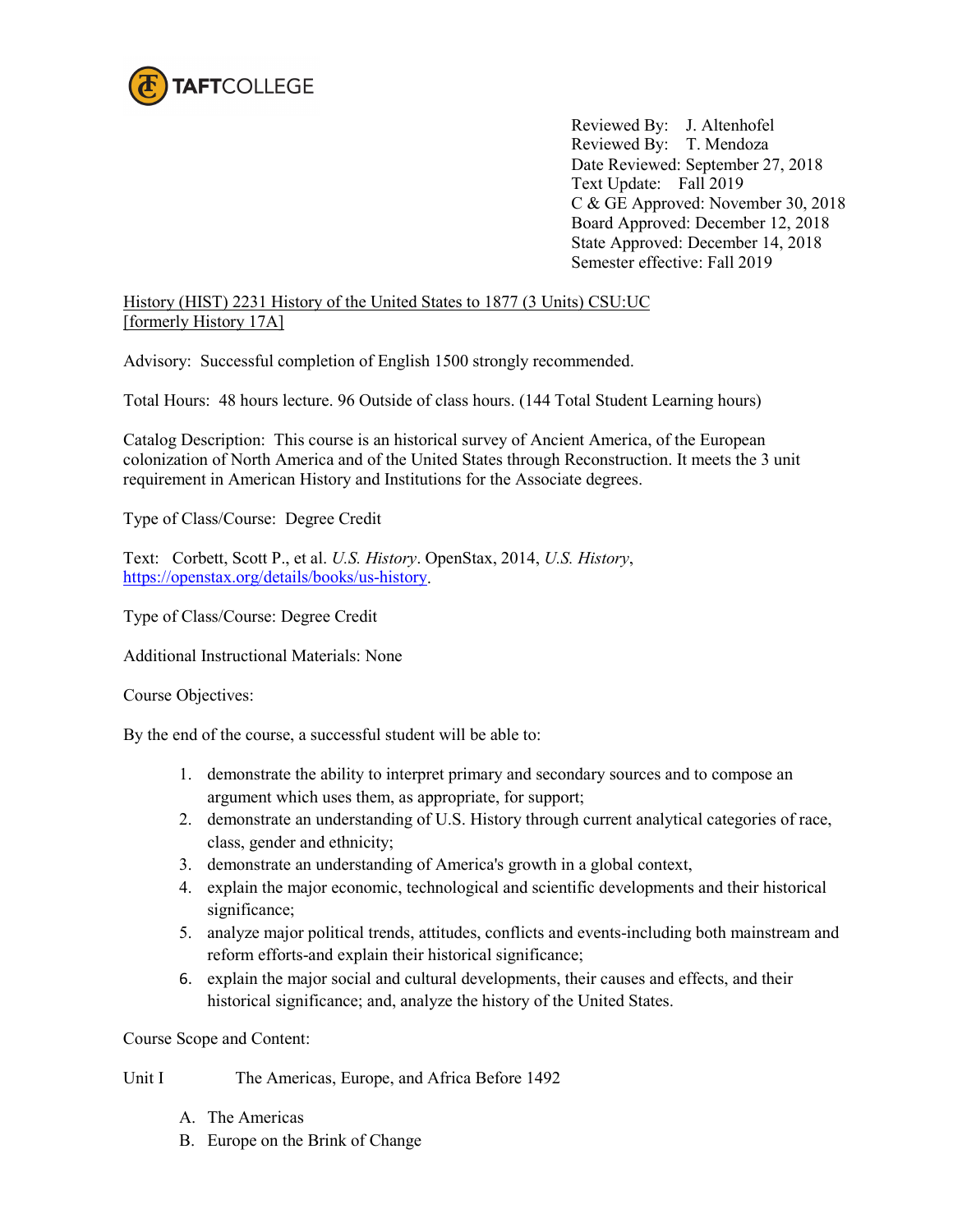

- C. West Africa and the Role of Slavery
- Unit II Early Globalization: The Atlantic World, 1492-1650
	- A. Portuguese Exploration and Spanish Conquest
	- B. Religious Upheavals in the Developing Atlantic World
	- C. Challenges to Spain's Supremacy
	- D. New Worlds in the Americas: Labor, Commerce, and the Columbian Exchange

## Unit III Creating New Social Orders: Colonial Societies, 1500-1700

- A. Spanish Exploration and Colonial Society
- B. Colonial Rivalries: Dutch and French Colonial Ambitions
- C. English Settlements in America
- D. The Impact of Colonization

## Unit IV Rule Britannia! The English Empire, 1660-1763

- A. Charles II and the Restoration Colonies
- B. The Glorious Revolution and the English Empire
- C. An Empire of Slavery and the Consumer Revolution
- D. Great Awakening and Enlightenment
- E. Wars for Empire

Unit V Imperial Reforms and Colonial Protests, 1763-1774

- A. Confronting the National Debt: The Aftermath of the French and Indian War
- B. The Stamp Act and the Sons and Daughters of Liberty
- C. The Townshend Acts and Colonial Protest
- D. The Destruction of the Tea and the Coercive Acts
- E. Disaffection: The First Continental Congress and American Identity
- Unit VI America's War for Independence, 1775-1783
	- A. Britain's Law-and-Order Strategy and Its Consequences
	- B. The Early Years of the Revolution
	- C. War in the South
	- D. Identity during the American Revolution

## Unit VII Creating Republican Governments, 1776-1790

- A. Common Sense: From Monarchy to an American Republic
- B. How Much Revolutionary Change?
- C. Debating Democracy
- D. The Constitutional Convention and Federal Constitution
- Unit VIII Growing Pains: The New Republic, 1790-1820
	- A. Competing Visions: Federalists and Democratic-Republicans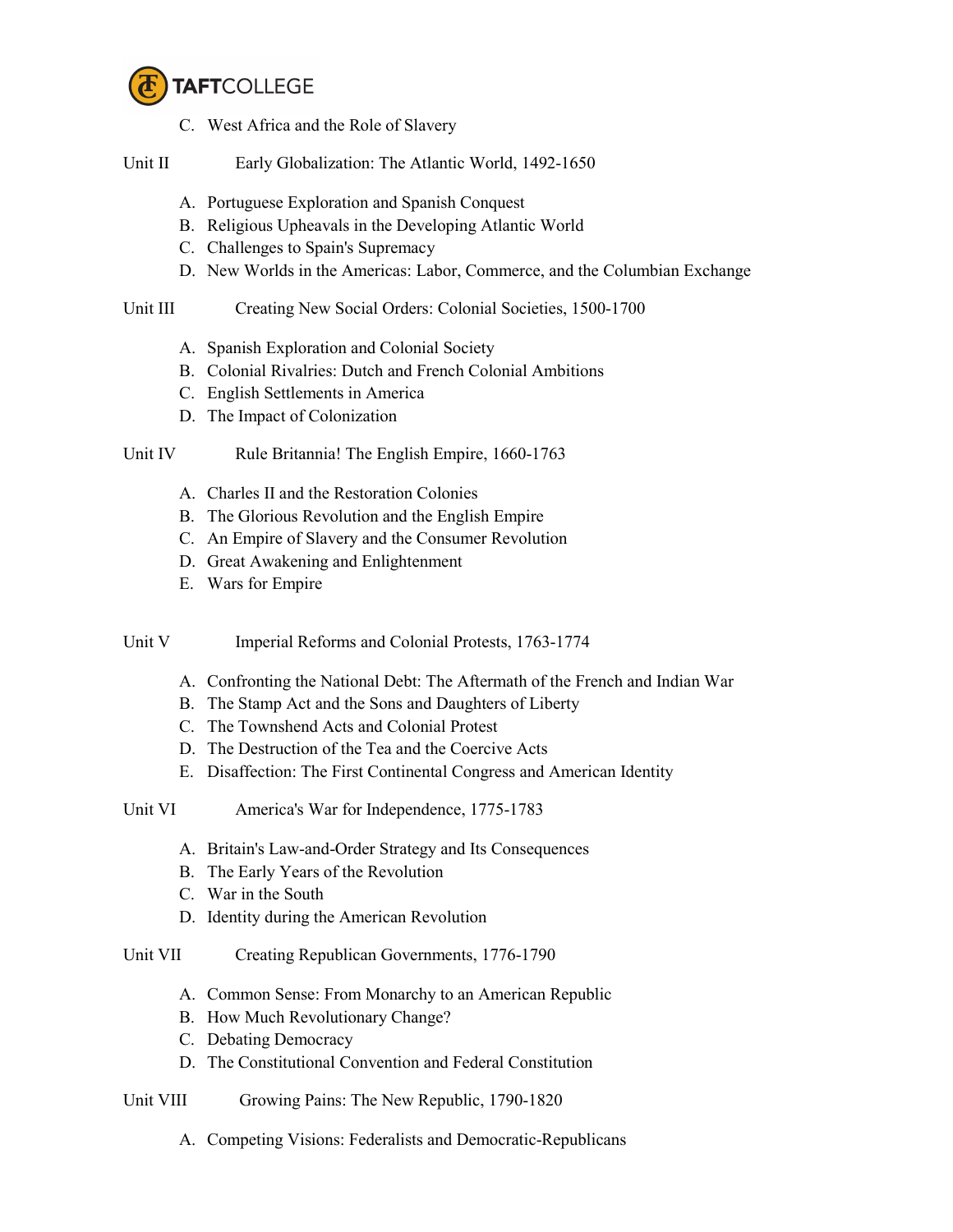

- B. The New American Republic
- C. Partisan Politics
- D. The United States Goes Back to War
- Unit IX Industrial Transformation in the North, 1800-1850
	- A. Early Industrialization in the Northeast
	- B. A Vibrant Capitalist Republic
	- C. On the Move: The Transportation Revolution
	- D. A New Social Order: Class Divisions
- Unit X Jacksonian Democracy, 1820-1840
	- A. A New Political Style: From John Quincy Adams to Andrew Jackson
	- B. The Rise of American Democracy
	- C. The Nullification Crisis and the Bank War
	- D. Indian Removal
	- E. The Tyranny and Triumph of the Majority

## Unit XI A Nation on the Move: Westward Expansion, 1800-1860

- A. Lewis and Clark
- B. The Missouri Crisis
- C. Independence for Texas
- D. The Mexican-American War, 1846-1848
- E. Free Soil or Slave? The Dilemma of the West
- Unit XII Cotton is King: The Antebellum South, 1800-1860
	- A. The Economics of Cotton
	- B. African Americans in the Antebellum United States
	- C. Wealth and Culture in the South
	- D. The Filibuster and the Quest for New Slave States
- Unit XIII Antebellum Idealism and Reform Impulses, 1820-1860
	- A. An Awakening of Religion and Individualism
	- B. Antebellum Communal Experiments
	- C. Reforms to Human Health
	- D. Addressing Slavery
	- E. Women's Rights
- Unit XIV Troubled Times: the Tumultuous 1850s
	- A. The Compromise of 1850
	- B. The Kansas-Nebraska Act and the Republican Party
	- C. The Dred Scott Decision and Sectional Strife
	- D. John Brown and the Election of 1860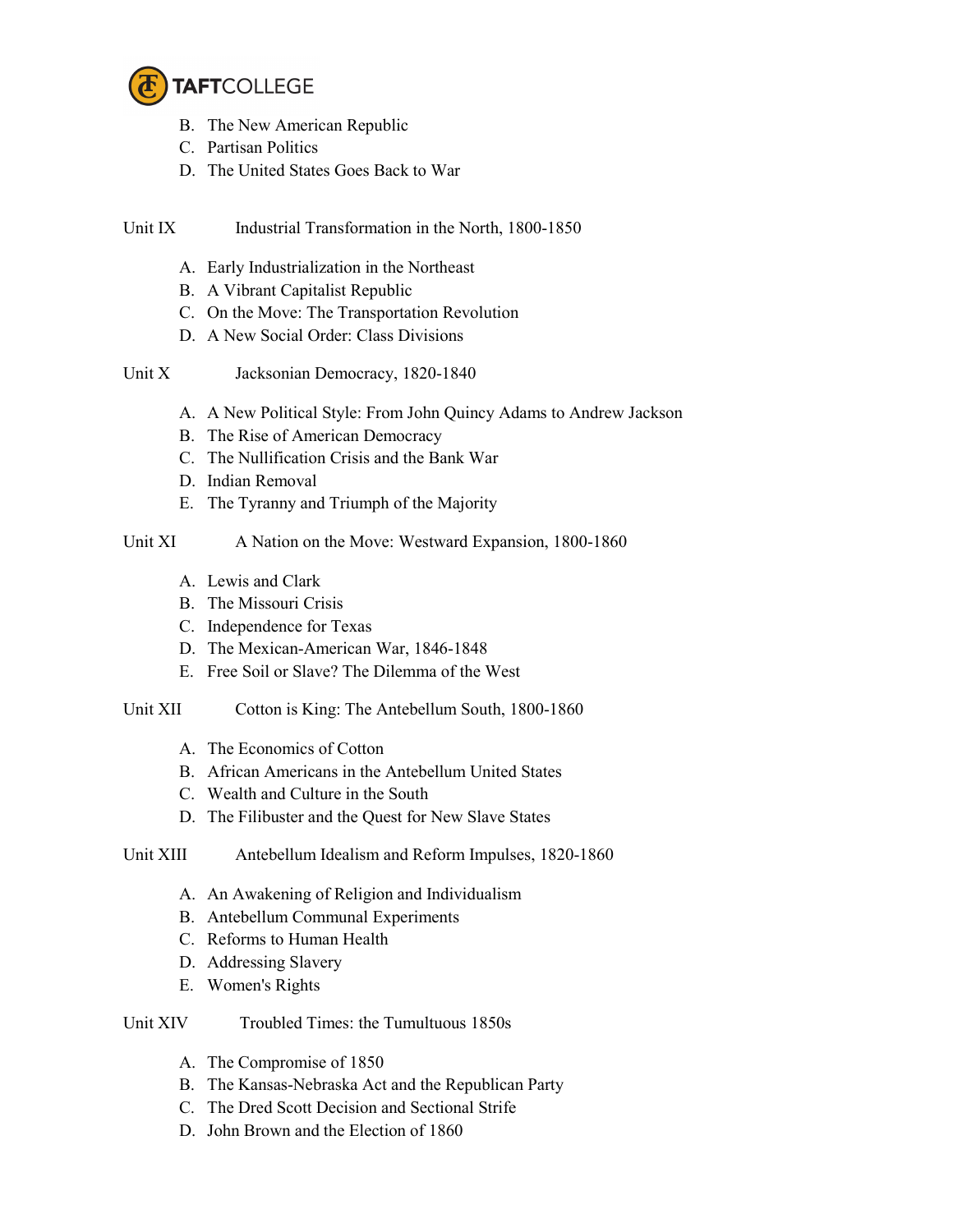

Unit XV The Civil War, 1860-1865

- A. The Origins and Outbreak of the Civil War
- B. Early Mobilization and War
- C. 1863: The Changing Nature of the War
- D. The Union Triumphant

Unit XVI The Era of Reconstruction, 1865-1877

- A. Restoring the Union
- B. Congress and the Remaking of the South, 1865-1866
- C. Radical Reconstruction, 1867-1872
- D. The Collapse of Reconstruction

Learning Activities Required Outside of Class:

The students in this class will spend a minimum of 6 hours per week outside of the regular class time doing the following:

- 1. Studying
- 2. Answering questions
- 3. Completing required reading
- 4. Written work

Methods of Instruction:

- 1. Assigned readings from text and collateral reading
- 4. Lectures by instructor
- 5. In-class activities including essay writing, presentations and/or projects

Methods of Evaluation:

- 1. Substantial writing assignments, including:
	- a. research or other paper
	- b. written essays
	- c. research projects
- 2. Other examinations, including:
	- a. multiple choice
	- b. completion
	- c. essay exams

Can also include:

- 1. Classroom discussions that include primary and secondary sources
- 2. Objective exams
- 3. Classroom projects and presentations

Supplemental Data: